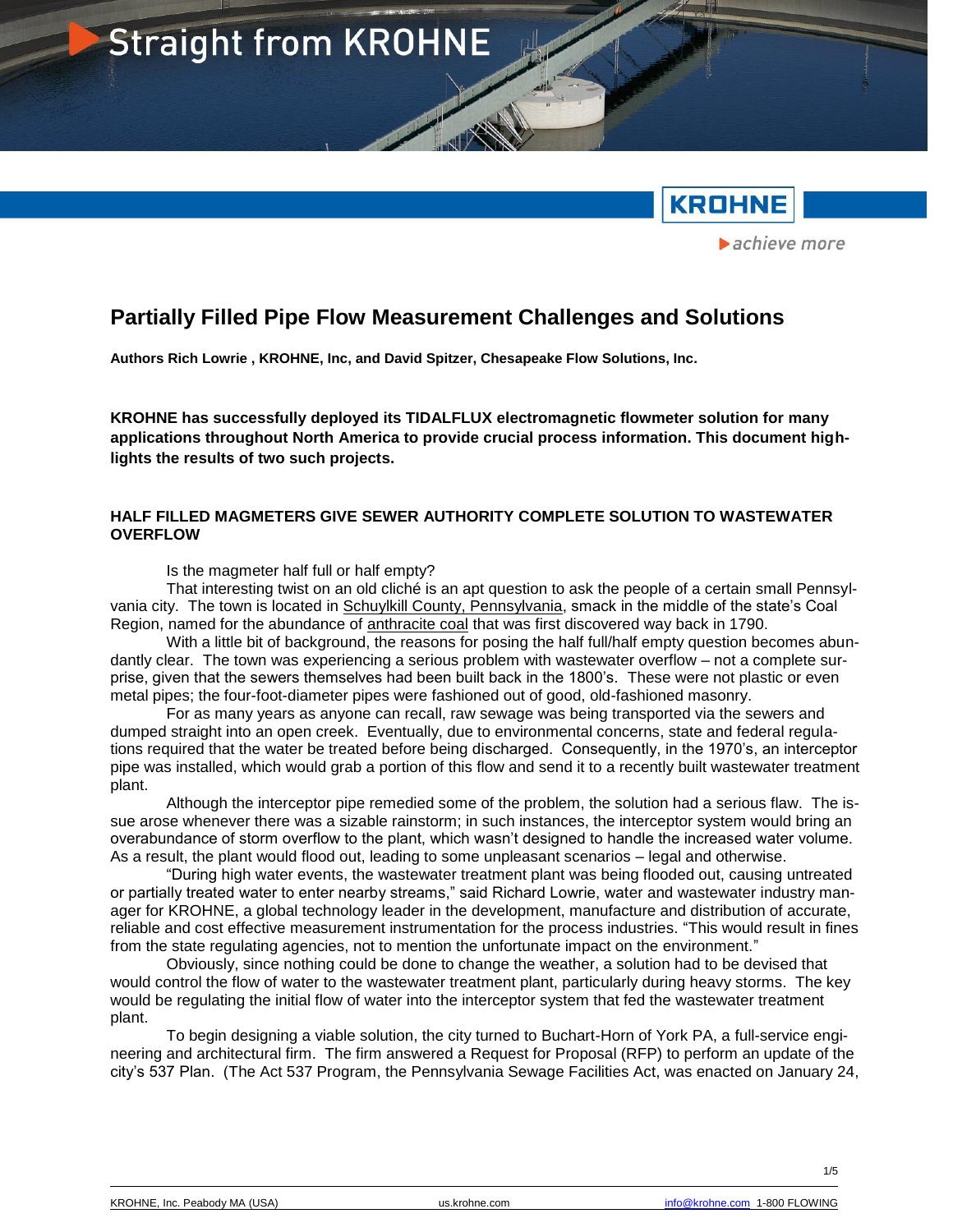# **Straight from KROHNE**



 $\blacktriangleright$  achieve more

1966. Its purpose is to correct existing sewage disposal problems and prevent future problems.) To meet this objective, the Act requires proper planning in all types of sewage disposal situations.

"The 537 plan is approved by the state Department of Environmental Protection," said Bruce Hulshizer, a senior engineer with Buchart-Horn and a project manager for sewer and water projects. "That's basically saying 'This is what we're going to do for our sewer needs.' Apparently, the DEP wasn't satisfied with the way things were going and they weren't going to meet their consent order, so that pulled us in."

As part of the solution arrived at by Buchart-Horn, KROHNE was brought in to provide a technical component to address the improvements that needed to be made to collection system; that component would ultimately form the centerpiece of the answer to the earlier half full/half empty question.

The component consisted of partially filled electromagnetic flowmeters (magmeters) to measure the lower normal flows and the higher flows during high water events. By using partially filled magmeters, the city is able to measure the normal flows, which would not keep a typical magmeter filled and also handle the higher flow rates in very rainy conditions. This would mean that the storm water flow in high-water events could be diverted away from the plant and into nearby waterways, solving the issue of plant overload (When the flow rates reach a preset flow, it is assumed that flow would consist of storm water run off and thus, can be safely diverted away from the treatment plants.) When normal flow rates resume, the flow is then directed back to the treatment plant.

"The city had a combined system, comprised from storm water and sanitary flow," said Hulshizer. "In order to have such a system, you have to have control structures that basically separate sanitary flow out away from a pre-designated amount of flow. After that, it would be storm flow, so you'd have to have some way of dividing the two. That's where partially-full magmeters came in."

The choice of KROHNE magmeters was a sound one. The company's Electromagnetic flowmeters can be used in almost all branches of industry for the measurement of liquids (with or without solids content) pulps, pastes and other fluids that have a specific minimum of electric conductivity. What's more, the sophisticated electronics provide superior results - reliable and repeatable even under difficult process conditions.

All KROHNE magmeters are wet-calibrated by direct comparison of volumes, the most accurate calibration method available. In fact, the KROHNE calibration rig is the world's largest and most accurate. This translates to a high accuracy - up to  $\pm$  0.2 % of actual value.

For this project, Buchart-Horn chose 21 of KROHNE's TIDALFLUX line of electromagnetic magmeters. KROHNE's TIDALFLUX flowmeters are combined with a capacitive flow-level measuring system, built into the wall of the measuring tube, thus providing accurate flow measurements in partially filled pipelines, with levels between 10 and 100% of the pipe cross-section. TIDALFLUX flowmeters offer precise factory calibration to ensure a level of measurement accuracy never before possible in partially filled pipelines. Featuring excellent abrasion and chemical resistance, the flowmeters' steady display of measured values is achieved regardless of rough product surfaces and distorted flow profiles.

Two different manufacturers bid on this part of the project, but KROHNE was the only manufacturer able to supply magmeters in the larger diameters necessary for the project. KROHNE also has an existing installation base to use as a reference for performance of partially filled magmeters. In other words, this was not the first time KROHNE had engaged in such an endeavor.

In the end, the load on the wastewater treatment plant has been substantially reduced in high water events, allowing the plant to operate within its specified ranges. What's more, the environmental impact of nontreated or undertreated water entering the streams from the plant has been greatly reduced.

"It's been a long process to where the city has come in terms of its wastewater treatment, but it has been a very effective solution," said Hulshizer. "And the KROHNE magmeters proved to be a critical ele-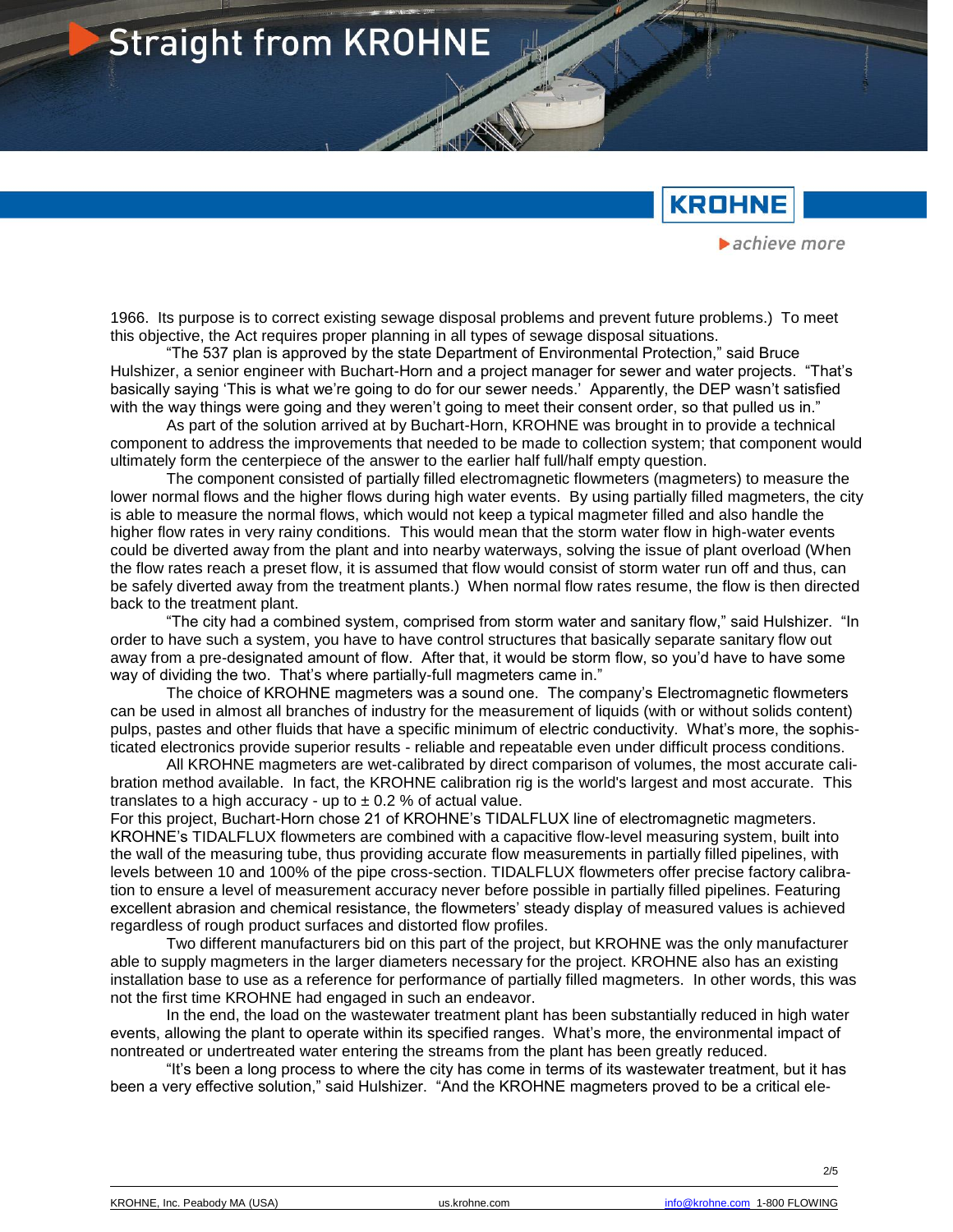



 $\blacktriangleright$  achieve more

ment." Which of course means that if you ask the city whether the magmeters are half full or half empty, you know what the answer will be.

#### **HALF-EMPTY OR HALF FULL, KROHNE HELPS BACK RIVER ACCURATELY MEASURE FLOW**

Some people look at the glass half full, some look at it as half empty. Neither approach is inherently bad, it's just two different ways of looking at things.

However, if a pipe in a wastewater treatment plant is only 50% filled, it doesn't matter whether you call it half full or half empty. When it comes to measuring the liquid in that pipe, either way presents a significant problem. The dilemma comes down to one undisputed truth: few instruments can accurately measure the level of flow in a pipe that is half full - or less.

Primnath Rambissoon, instrumentation supervisor at the Back River Wastewater Treatment Plant in Baltimore, was all-too-familiar with this issue.

"We had a process in the plant that had been shut down for quite a while, and when we restarted it, we had problems taking the measurement in that pipe," said Rambissoon, who is also in charge of the plant's remote pumping stations and remote media stations. "It was an application where the flow rate was very low and the pipe wasn't completely full. Unfortunately, the flowmeter we were using was simply unable to measure flow when it was that low."

Specifically, the trouble area was a section of piping that served as part of the plant's sludge handling process, transferring liquid from one section of the plant to another. The root cause was that the 12-inch pipe was oversized for the amount of material running through it: plant management had previously attempted to remedy the situation by installing a reducer to reduce the pipe from 12 inches to 8 inches, but that still wasn't enough to make the existing flowmeter work. Essentially, where the water originated at the entry point of the plant was a full pipe and the meter there could handle the flow rate. But plant personnel were unsuccessful trying to correlate that flow with what was coming from the other side of the plant.

"When I came here about three years ago, operations told me about it, but there was nothing I could really do without a full pipe to read," said Rambissoon. "It would just run and they would look at it when they got flow and they would just guess much of the time.

"What's worse, since we couldn't get a flow, we couldn't operate on automatic mode in that process, which would have reduced our operational costs. We operated in manual mode for years, probably from the time the system was designed."

According to Rambissoon, the flow measurement in this section of the plant didn't present any environmental or health dangers. At worst, it might lead to a situation in which tanks might be overfilled, causing leakage somewhere else in the plant. Still, accurate measurement was - and still remains - important to the plant's overall efficient operation.

Then, late in 2008, David Spitzer of KROHNE, Inc., a global leader in the design, development and manufacture of innovative and reliable processes, was making one of his regular sales calls to Back River. Spitzer, KROHNE's district sales manager for Maryland, Washington, DC, Virginia, and parts of Delaware, informed Back River that KROHNE had a unique product capable of measuring flow in partially filled pipes.

Rambissoon was intrigued by this prospect and decided to investigate further. Working with KROHNE would not be a real leap of faith, given that Back River already had a relationship with KROHNE (the plant had recently purchased a couple of KROHNE's OPTIWAVE 7300 C Radar Meters, one of which is being used to measure the level of a basin in the chlorination/dechlorination section of the plant).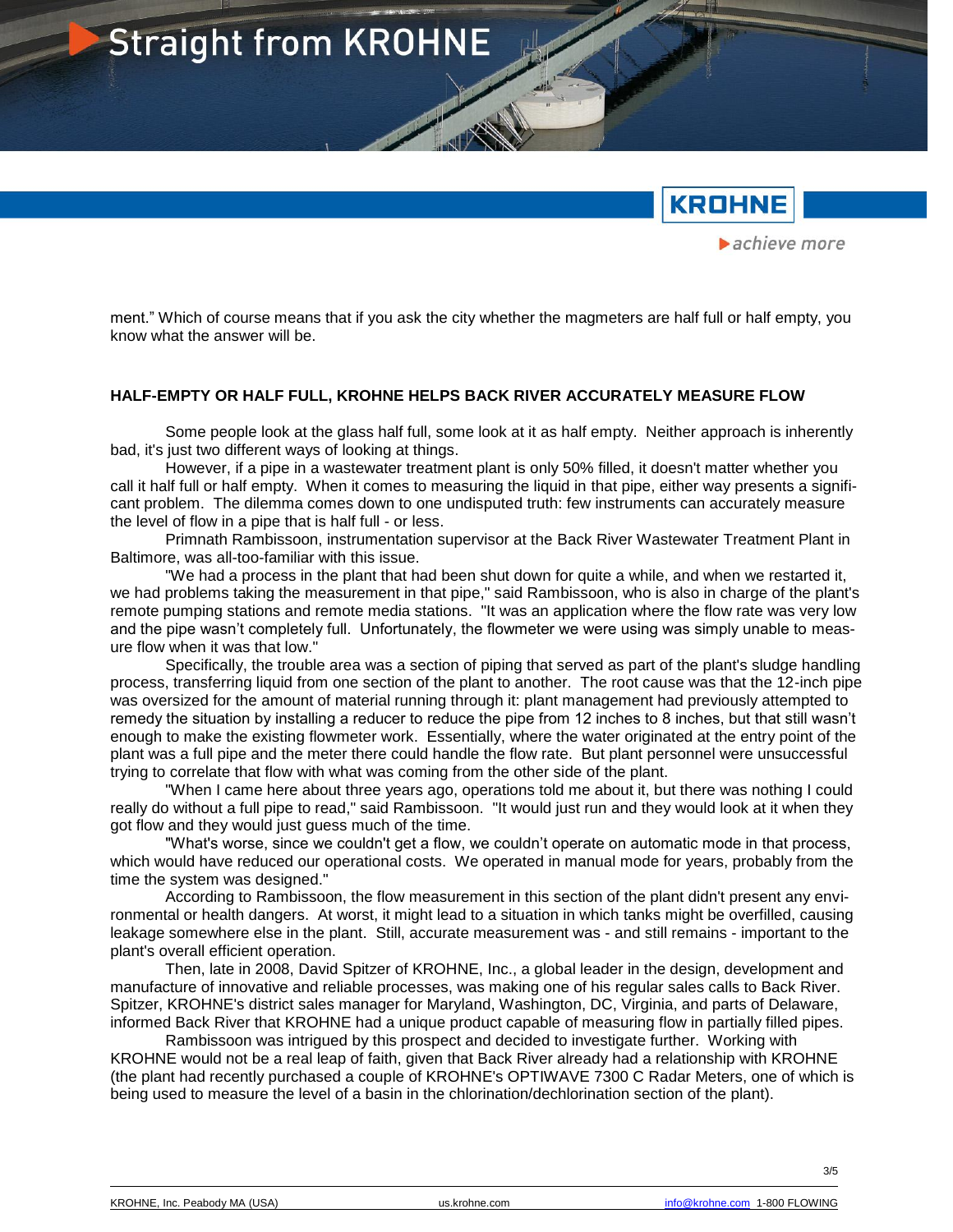# **Straight from KROHNE**



 $\blacktriangleright$  achieve more

What's more, some of the meters in the plant were actually KROHNE flow meters, although they were pushing 20 years old. Plus, Rambissoon said that at the plant where he previously worked, there were several KROHNE magmeters in place. Consequently, once Spitzer started calling on Back River, it was, more or less, a re-introduction to the KROHNE line of products.

"I did a little 'show and tell' on our meter products and it really clicked with Primnath," Spitzer recalled. "He was very interested in getting our flow meter into that low-flow pipe to see what it could do."

As a result of Spitzer's presentation, Back River bought the KROHNE TIDALFLUX Electromagnetic Flowmeter at the end of 2008; it was delivered and installed in early 2009. The TIDALFLUX, which is ideally suited for use in partially filled pipelines, is installed mainly in the intake and outfall structures of sewage works and stormwater basin outlets, as well as in transfer stations.

The measuring system is similar to that of a conventional electromagnetic flowmeter with two measuring electrodes, supplemented by a capacitive level measuring system which measures the filling level in the primary head with millimeter accuracy, regardless of whether the pipe is flowing full, half-full or even less.

As the two measuring electrodes are located below the 10% filling level, the TIDALFLUX is immune to any residues floating on the water surface and is not affected by flow profile or wave motion. The capacitive level measuring system is supported on large-area sensors that are embedded in the liner of the primary head. Thanks to this capacitive principle the measurement is less dependent on flow profile and wave formation, and levels can be measured accurately and continuously over the entire pipe cross-sectional area.

Spitzer, who since the installation of the TIDALFLUX meter has started his own company, Chesapeake Flow Solutions, stated that it is the location of the electrodes that creates the meter's distinctive capabilities.

"The electrodes are situated at about the 10-percent level in the diameter of the pipe," said Spitzer, whose new company represents KROHNE products in the same geographic area. "So we're measuring down there, and there's also a capacitate level sensor inside the meter that actually measures the level of the pipe. The electrodes reveal the velocity of the liquid going through, and the level-element indicates how full the pipe is. That all gets integrated into a volumetric flow. It basically operates as a standard magmeter, but we relocate the electrodes toward the bottom and put a level measuring element behind the liner.

"This is kind of a unique configuration within the industry," he added. "There are a couple other manufacturers out there that try to measure partially full pipes; they use multiple electrodes around the pipe, so in between they're just estimating."

A welcome byproduct of the TIDALFLUX's high measuring accuracy is low hydraulic losses and a low maintenance requirement. What's more, calibration of the meter in the field is not necessary; continued accuracy is virtually assured with little or no involvement by operators or technicians.

Rambissoon says that the TIDALFLUX meter has not only performed just as expected, but presented few challenges during installation and set-up.

"The entire set-up and installation was extremely simple," he mentioned. "In fact, we didn't even need a factory person to come out and install it; we did it ourselves in house. And our operations people love it because it makes their job so much easier.

"But the most important benefit is the meter's functionality and accuracy. Most of the time we wouldn't be able to read a flow unless it was relatively high. Now we can get an accurate read at flow levels as low as 2 gallons per minute. Also, we can't overstate the benefit of being able to run the meter in automatic mode."

Spitzer went "the extra mile" to ensure that the TIDALFLUX would continue to perform up to Back River's standards.